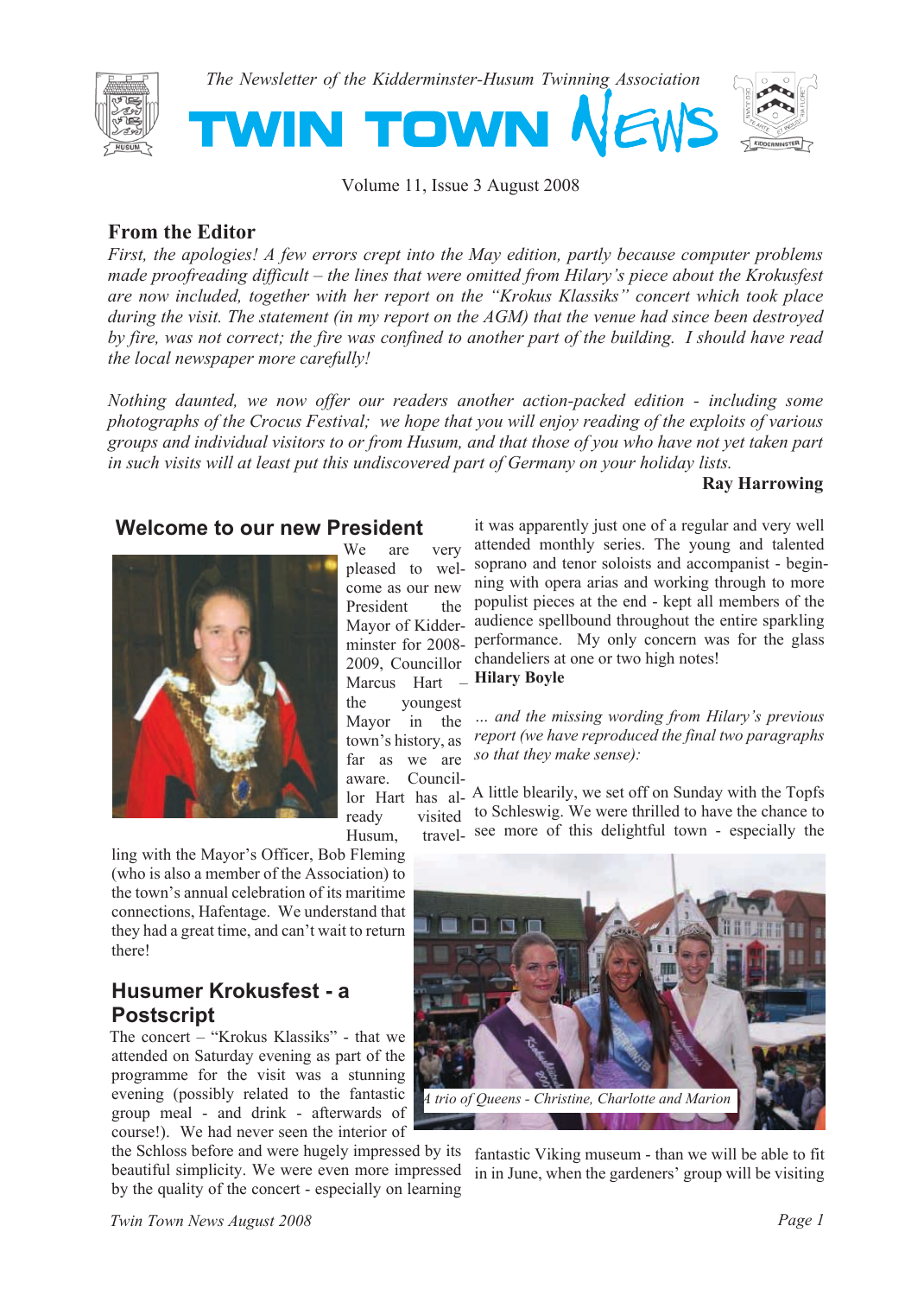

the Landesgartenschau. Only the prospect of our final group meal, at Dragseth's Gasthof dragged us away – and that too was certainly worth it!

Definitely running on reserve tank now, we squeezed in a final look at the har-<br>bour and the bour and the crocuses before takofficial party to Ham-

burg. Whilst they had a whistle stop tour with Georg before flying home, we had arranged an overnight stay. This gave us leisure to tour the *Rathaus* before meeting up with Olaf and Heinke Beck for a meal. We finally arrived home on Tuesday more in need of a holiday than of returning to work – but it was wonderful!

# **Husum Open Gardens Visit**

Although our previous trip to Husum in 2006, and the two visits we have had from the German gardeners to Kidderminster, were fantastic, we enjoyed an even better time this year! A bigger group than before, 19 of us, had another wonderful long weekend in June



in our twin town. Our visit was timed for their Open Gardens scheme, but this year also gave us chance to visit the regional garden festival in Schleswig.

Their group – who are fast becoming old friends! – gave us an excellent reception, with a sumptuous spread of delicious food, as we arrived in this picturesque coastal town on Friday evening. It happened that the Saturday was Husum day at the *Landesgartenschau*. This meant we could not only (in superb weather) wander around the beautiful horticultural areas and displays, but could also enjoy folk dancing and local music displays as well as meeting the



ing the train with the Mayoral delegation from Husum. Some hosts and guests managed to squeeze in sightseeing around Schleswig itself (the Viking museum being voted a big hit!) before meeting for tea and cakes at a local



Open Garden, en route to a group barbecue back in Husum. A wonderful day climaxed as a paper balloon was signed by everybody and then - when the flame was lit in the tiny basket underneath – sailed off spectacularly into the evening sky, followed by a somewhat rowdy version of *Auld Lang Syne*!



Guests and hosts went their own ways round selected Open Gardens on Sunday, passing each other at times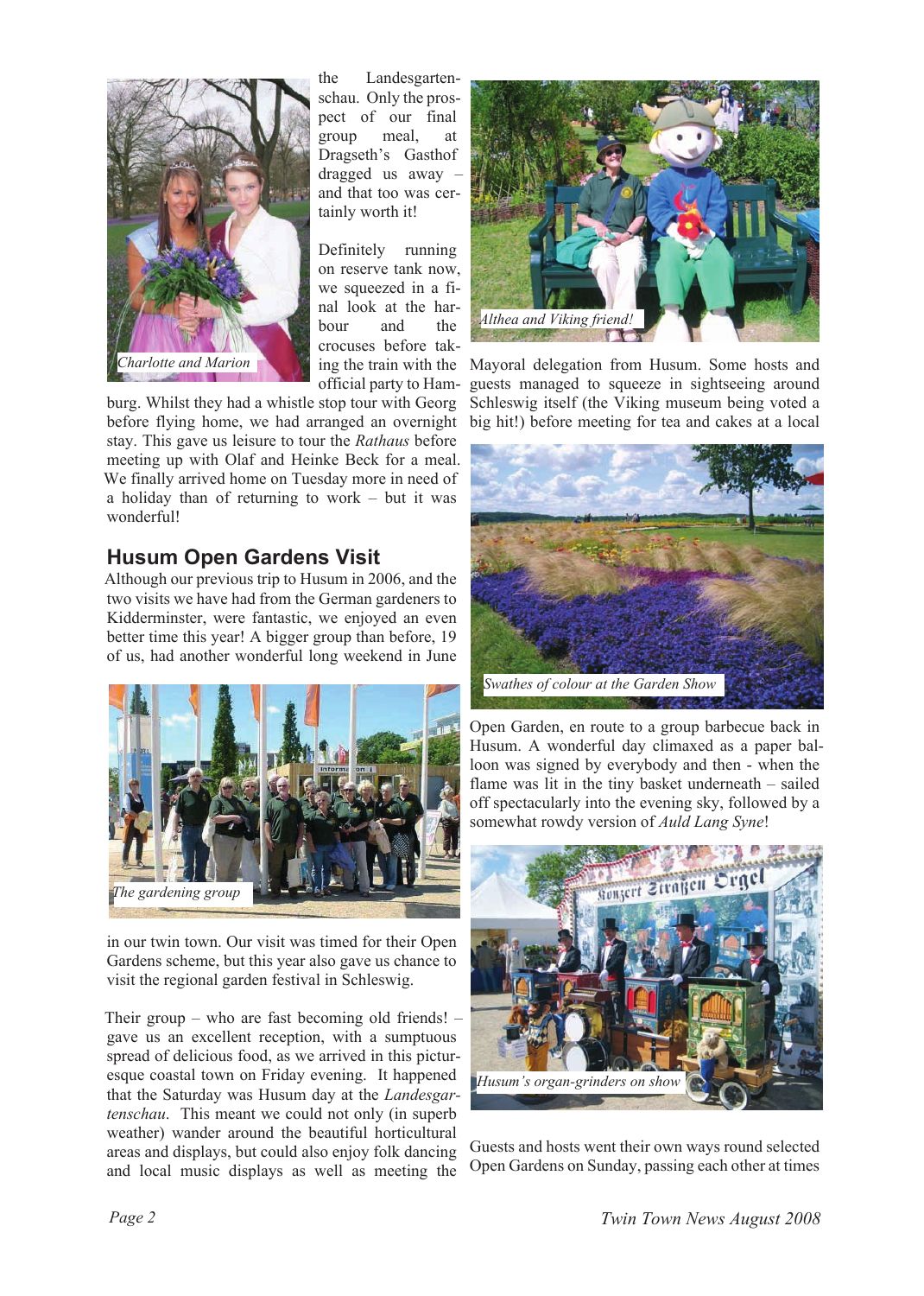and indulging in yet more coffee and cakes. There was a variety of evening activities with some of the group being taken out on a small train across a causeway to a nearby island – quite the highlight of their weekend.

Monday's lunchtime flight home gave a short time for final local sightseeing, harbour walk and shopping before regrouping at the airport with the early birds who had taken in Hamburg's botanical gardens en route. The combination of wonderful hospitality from old friends, and gorgeous gardens in glorious sunshine seems unbeatable – what a challenge for the return visit of the Husumers here next year!!

#### **Geoff and Hilary Boyle**

*(More pictures from the visit are to be found on the back page - Ed.)*

## **Another Piece in the Patchwork that is Twinning!**

On 16th May, I and my husband travelled to Birmingham Airport to join with Jane (another member of Forest Quilters) to meet Karin, Christiane, Frauke and Uschi, our visitors from Husum. We were all rather nervous as we had not undertaken anything like this before.

We had great problems parking and by the time we got into the airport I was in urgent need of the facilities! I then missed their arrival completely as I had created a security alert - in my rush to get back, I had left my handbag hanging on the toilet door. I raced back for it, by which time security personnel had arrived. As I ran towards the toilet, a lady with a walkie-talkie said 'It looks like a lady has come to collect her handbag - stand down' - Whoops!!

I got back to the Gate and our visitors had arrived; we need not have worried - we all greeted and introduced ourselves and from then on - *we laughed*! Our visitors were enormous fun.

During the visit: on Friday evening, we toured Kidderminster Town Hall. On Saturday, we all went to the Three Counties Showground, Malvern, to the Quilts UK show, around which we had centred the visit. Our visitors loved it, with hundreds of quilts to see and many traders to spend our money with. In the evening, we joined up with more members of Forest Quilters at a member's house for drinks and a buffet and that proved a huge success.

On Sunday, their last day with us, we took our visitors on the Severn Valley Railway to Bridgnorth, where we had booked into a restaurant for Sunday lunch. Three of our visitors had roast beef, with Yorkshire pudding (which they had never had before),

and Karin had lamb with mint sauce, the sauce also being new to her. We were due to return on an afternoon train, but the ladies did not want to leave, so we eventually caught the last train back to Kidderminster. After a short rest. we took our visitors into Birmingham, where I had booked them into a hotel for the remainder of their stay. I had given them lots of information and maps on things to do and see in Birmingham. We left them settled in their rooms with some tears and regrets that they were going home so soon. They were due to fly back on the Tuesday.

As soon as they got home, Karin telephoned me to say they had arrived home safely and told me about all the things they had managed to see while in Birmingham. We had such a super time with our patchwork friends from Husum and have all agreed that we have forged real friendships, we got on so well together. Arrangements are already in hand for a visit of Forest Quilters to Husum in 2009.

#### **Brenda Banner**

#### *Footnote – a Card from Karin*

Hilary Boyle received a card from Karin, which reads, in part:

"*The reception in the Town Hall was not the only thing to impress my quilting friends. The embroidery exhibition too was excellent, and our visit to Birmingham was also great! Thanks again to Geoff that he wanted to accompany us on Monday. We were very well prepared with information, so it wasn't difficult for us. Geoff had a good time with us four biddies! By evening we had swollen feet. We also went into the Symphony Hall! We were allowed in briefly and experienced the wonderful sound of an orchestra in rehearsal. One only has to ask…. That was fantastic. All in all a superlative time."*

#### **Committee Notes**

Some notes from the May meeting of the Committee: DVD of Kidderminster - £50 donation (in principle) towards costs of a DVD of Kidderminster.

Race Night – to be held on 24 October, at the Severn Valley Railway "Valley Suite".

Christmas Concert – Friday 28 November.

Crocus Queen – unable to attend Kidderminster Carnival; but has been invited to take part in Stourport Carnival on 6 September. She will be with us from 5 to 9 September.

Information and Publicity Display – Kidderminster Library (foyer and first floor), October.

Husum Artists – exhibition of paintings at Kidderminster Library Gallery in 2009.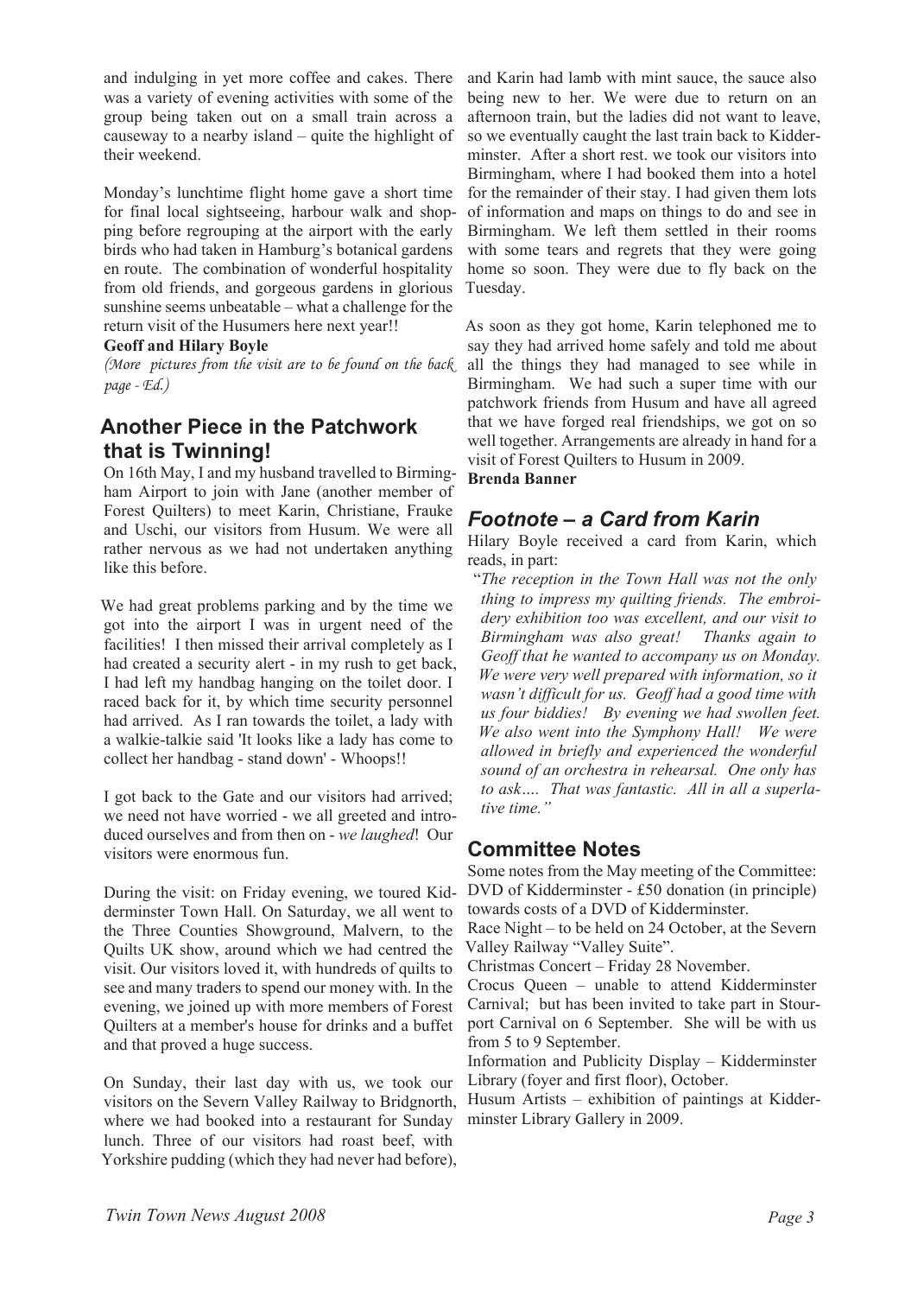## **Worcestershire Forum of Twinning Associations**

We are not always represented at meetings of the Forum, but I was able to attend that held at Worcester Guildhall in June – other groups represented were Worcester, Droitwich, Bewdley, Friends of Gruchy (Redditch), Friends of Auxerre (Redditch) and Bromsgrove. We had lively debates on a number of subjects, but perhaps the most important piece of business related to Safeguarding Children and Young People – a subject that seems to appear in the news quite regularly. It's often thought that the problems of child safety are mostly to do with statutory bodies – children's homes, education, social services and so on. But voluntary organisations are also regulated by the legislation, and organisations such as those that are members of the Association – and the Association itself – have responsibilities if they deal in any way with young people under the age of 18. I shall be reporting to the Committee at its next meeting on some aspects of this subject.

The Forum organises an annual Quiz Night, which Bewdley won in 2007. Crowle Community Centre, in Worcester, will be the venue for this year's quiz, which will take place on Friday October 3; if you would like to organise a team (of four people) to take part in the quiz, please let me know, and I'll forward details to the organisers. Any number of teams can enter, but one team is designated as the representative of the relevant Association.

Bewdley produced, for a recent visit, a booklet that contained a picture and brief biography of every host family; is this something that some of our visiting groups might emulate?

As always, the Forum was impressed by the very busy calendar of events, visits and so on that our

Association is involved in; unlike some of the others, however, we have only one twin town, whereas some already have or are developing links with a number of countries – Italy, Lithuania, the Czech Republic and the USA, to name but a few.

#### **Ray Harrowing**

#### **Singers to St. Marien**

Twenty-one singers from the Kidderminster Choral Society and a number of family members journeyed by different routes to Husum on May 28, returning on June 1 or over the following few days. The visit was marked by wall-to-wall

sunshine and temperatures that surpassed those of Kidderminster by several degrees.

We were made very welcome by our hosts of the Theodor Storms Chor, who had as usual laid on a very varied and interesting programme. We started on Wednesday evening with a reception in the *Rathaus*, where we met not only with hosts and other members of the TSC but also with a number of Husumers who are connected with the town twinning, and many new contacts were made as well as old ones being renewed. Rainer Maaß, the *Bürgermeister*, welcomed us in a speech that referred to the important place that the twinning of the two choirs held in the Kidderminster-Husum story, and he presented gifts to Pauline Powell, the organiser of the visit, Jonathan Price, Chairman of KCS, and Geoff Weaver, the MD of the English choir. Responding, Jonathan said how valuable the link had been over the 18 years since the first joint concert, and expressed the thanks of the Kidderminster group for the generous hospitality of the Husumers. Heinrich Linkogel, Chairman of the TSC, added a welcome, saying that the Husum choir were pleased that Geoff Weaver would be conducting the concert on the coming Saturday, despite his reputation as "Speedy Gonzales"!

Thursday morning was spent shopping or wandering around the street market which is a well-known feature of Husum's civic life, and the afternoon brought a visit to Eiderstedt, the fascinating peninsula to the south of Husum – once an area of three large and many smaller islands that have progressively been linked by dykes and reclaimed as farmland. Each polder, or "*Koog*", is named after a prominent personage of the relevant era, and the last area of reclaimed land, brought into use in the 1940's, is named "Hermann Goering Koog"! We visited a number of historic churches and were entertained to *Tee und*

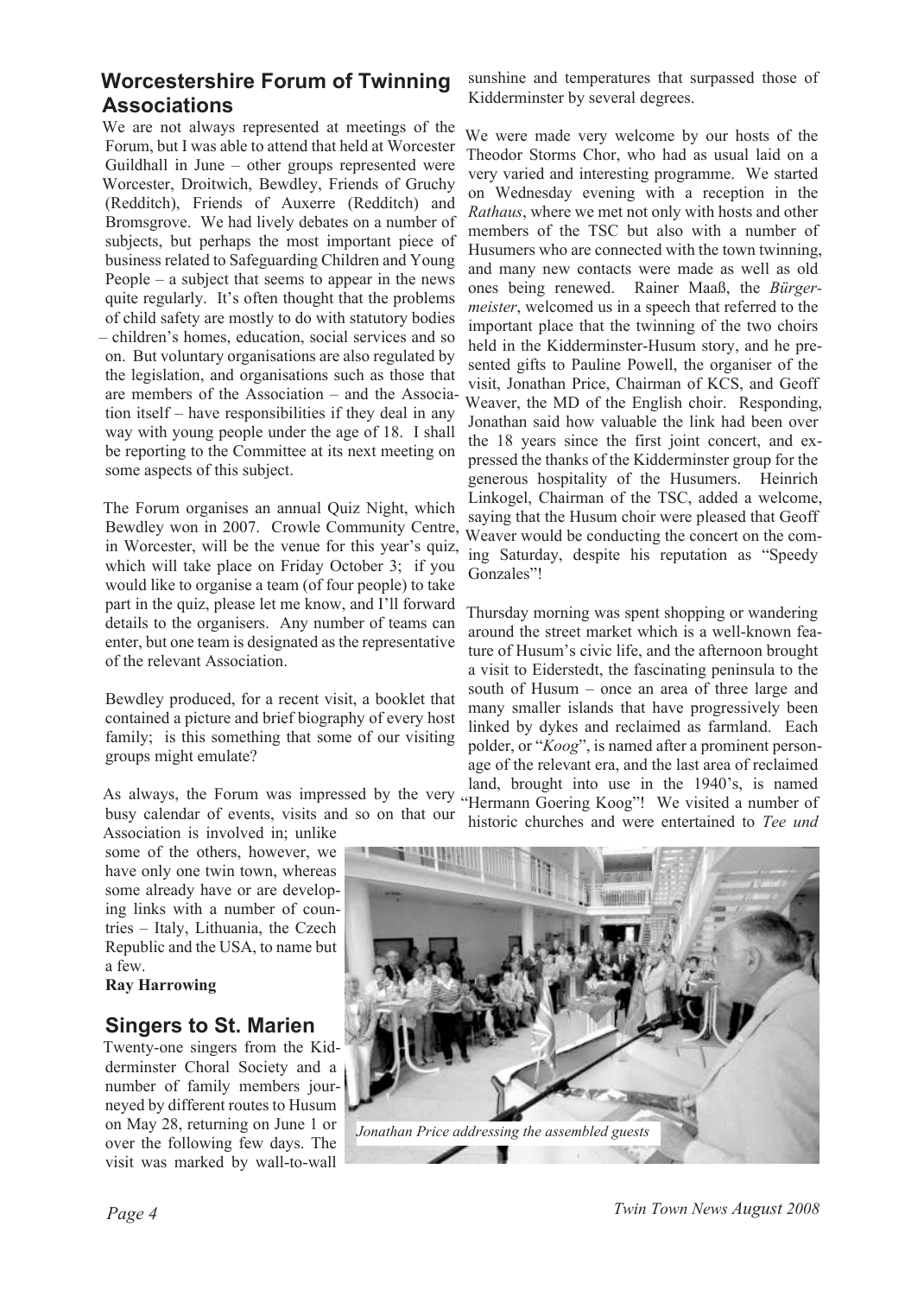Kuchen by a member of the TSC who runs a young broken leg. In fact it was not broken, but the next few people's visitor centre. Our guide was another choir member, a former pastor of a church in the Eiderstedt area. That evening was spent in the first of three Most of the party left Husum by coach for Hamburg rehearsals, held in the St. Marienkirche, with Jens Weigelt accompanying on a somewhat less than ade-parted from good friends, some old, some new. quate electronic keyboard. The choirs soon over-Others made their way to destinations in Denmark or came differences of pronunciation of the Latin, had leisurely journeys home. variations in preferred tempo, and the "language barrier" to emerge as a unified group of singers, and All in all, the visit came up to the high standards that all left tired but content with the evening's work.

Friday saw the group, with a number of hosts, travel-Geoff, and particularly Pauline, for all their hard ling to Schleswig to visit the *Landesgartenschau* work at this end, and to numerous members of the (state garden festival). The beautiful weather made TSC (particularly Heinrich and Jens) at the Husum this a particularly colourful and pleasant day out – end. We look forward to yet another return visit to although one member of the group missed her foot-Kidderminster in 2010! ing and fell, injuring her face, which did little to ease **Ray Harrowing** her through the forthcoming rehearsals and concert! A further rehearsal was held in the evening. We did not know until later that the non-singers of the group, *visitor:* who had decided to stroll round the town during the rehearsal, had "assisted the police", by helping to push on to the pavement a car that had been left with its brakes off and had rolled into the highway!

days were very painful!

on Sunday – a tearful occasion for some as they

we have come to expect of our contacts with the TSC, and we express our very grateful thanks to Jonathan,

*… and here are some thoughts from a first-time*

#### **First impressions count . . .**

I had been waiting for some time for an opportunity to visit Husum. After joining Kidderminster Choral Society some years ago, I was determined that one

> day I would join the merry band travelling over the North Sea to sing in a foreign town, and this year it was my turn, too. As Husum is our twin town, I was quite sure it would be exactly like Kidderminster. Well, isn't that the point of twinning?

> Well, my first impression as we drove from the airport in our coach was that we had probably landed in Holland. However the veterans on board all seemed to recognise the passing towns across the flat landscape, so I was reassured that we were indeed in the right country.

> On arriving in Husum, we were greet-

ed by our very welcoming hosts, and learned that one of our earlier arrivals - our organiser, Pauline - had suffered a nasty fall. I later realised that this was an occupational hazard and a duty, shared mainly amongst the female members of the choir for the duration of our stay, and I therefore checked out my EHIC and travel insurance in case it was my turn later on. Perhaps the Theodor Storms Chor members would also practise this strange habit next time they visit Kidderminster.

Following a wonderful reception with the *Bürgermeister* in the Town Hall, photos of which appeared in the local press, we spent our next few days with



form, and was taken to hospital with a suspected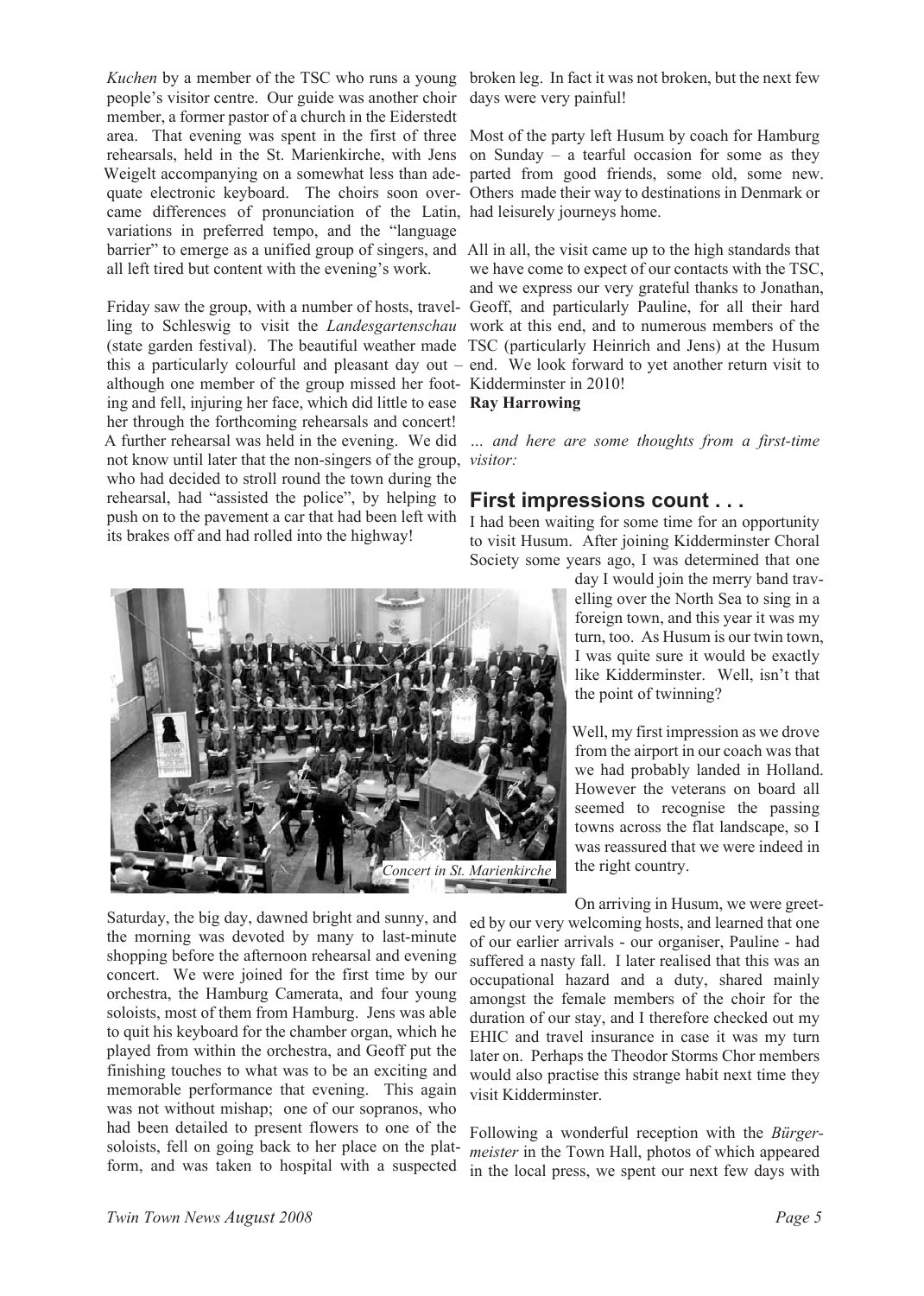our hosts, exploring the beautiful harbour town of alike had been very welcoming, and that she had Husum and its market, and enjoying some trips in between rehearsals. As I come from South Wales, said a huge "thankyou" to her two host families, Kim where we keep our sheep up the mountains, I was fascinated to see the local solution – all the sheep live on top of the dykes and watch the sea! I was wish Johanna well as she continues her studies after also delighted to discover that it never rains in Hu-a well-deserved Summer break. sum, which has a Mediterranean climate, that sheep at the Schleswig Garden Show are bright blue, and The that gardeners grow metal flowers.

Our rehearsals for the concert at the Marienkirche seemed to go well, although we noticed that our German friends were mesmerised (perhaps even horrified) by the speed of the conductor. Radishes were produced to calm everyone's nerves, and after a very thorough practice procession to get on and off stage, the female members of the choir were given a demonstration of how to tie the long and colourful scarves without strangulation. The concert itself was the high-point of the stay for me, singing beautiful music with new and old friends in an old church. I realised that this had only been made possible by the friendship and organisation over the years between the two choirs.

Our post-concert party included a moving rendition of *Green Grow the Rushes, oh*, although we did not have time to introduce our German friends to the far more complicated *Twelve Green Bottles, Hanging on the Wall*. As we walked home through the town that evening, I noticed again that if your Euros are running a bit low, the local jewellers are more than happy to buy your gold teeth to help you out. What more could you ask for?

Thank you to everyone in Husum for your hospitality and huge welcome. It was wonderful. **Jane Williams**

# **School's Out!**



As she came to the end of her three weeks at St. Ambrose's Catholic Primary School and prepared to spend a week's holiday in Shipston-on-Stour before returning home to Husum, Johanna Uphaus (pictured here with pupils Orla Evans and Tom Smith) said that teachers and staff

enjoyed her time at the school immensely. She also and Owain Bell and Mary and David Howles, for their warm welcome and generous hospitality. We

## **The Kidderminster-Husum Golf Competition – the Schimmel-Ryder Trophy – Husum, 2008**

Eleven golfers from Kidderminster took part in the annual mixed golf competition, with one non-golfing wife accompanying us. All but one couple, who brought their motor caravan on an extended tour, stayed in the Hinrichsen Hotel.

The competition consists of two days' competing on the host golf course, and also, as a social event, playing at two other courses. This year's competition was won by Husum, as it was on our previous visit there in 2006. The result was unequivocal, our hosts navigating their course much better than us. Husum rough is very long, and our players got into real trouble through being over-ambitious.

The Husum Golf Club, unlike clubs in the UK, is only allowed to cut the rough once in the Summer, for ecological reasons – butterflies and stuff - and the long grass will devour any wild shot. Searching for balls can take almost as long as the golf itself. I would dearly like to be present during the mowing; there must be hundreds of lost balls there. Finding lost balls is secret pleasure, and many a shady character can be spotted there out of hours, or in the fog or murk, allegedly admiring the view, but in reality hunting the little white sphere.

Apart from competing in Husum we visited Lohersand, south of Schleswig, then Hofberg, near Bredstedt. Lohersand is an elegant course, Bredstedt a mixed established and new one, with a fine farmhouse conversion as clubhouse. We always enjoy the relaxed atmosphere on the away days, though the weather at Hofberg was heavily Wagnerian – wind howling and rain pelting, in alternate bursts, bracing, enjoyable, and requiring good kit.

These golf games take up much of the day, and are a good way of getting to know new faces. The famed nineteenth hole is justifiably important, to clear away the frustrations from playing the course. Socially our hosts did us proud; post-golf dinners were enjoyed at the Rote Haubarg, the "Blinkfeuer" restaurant, and at a fine reception at the Husum Clubhouse (asparagus with salmon and ham, and new potatoes – provided by farmer and golfing friend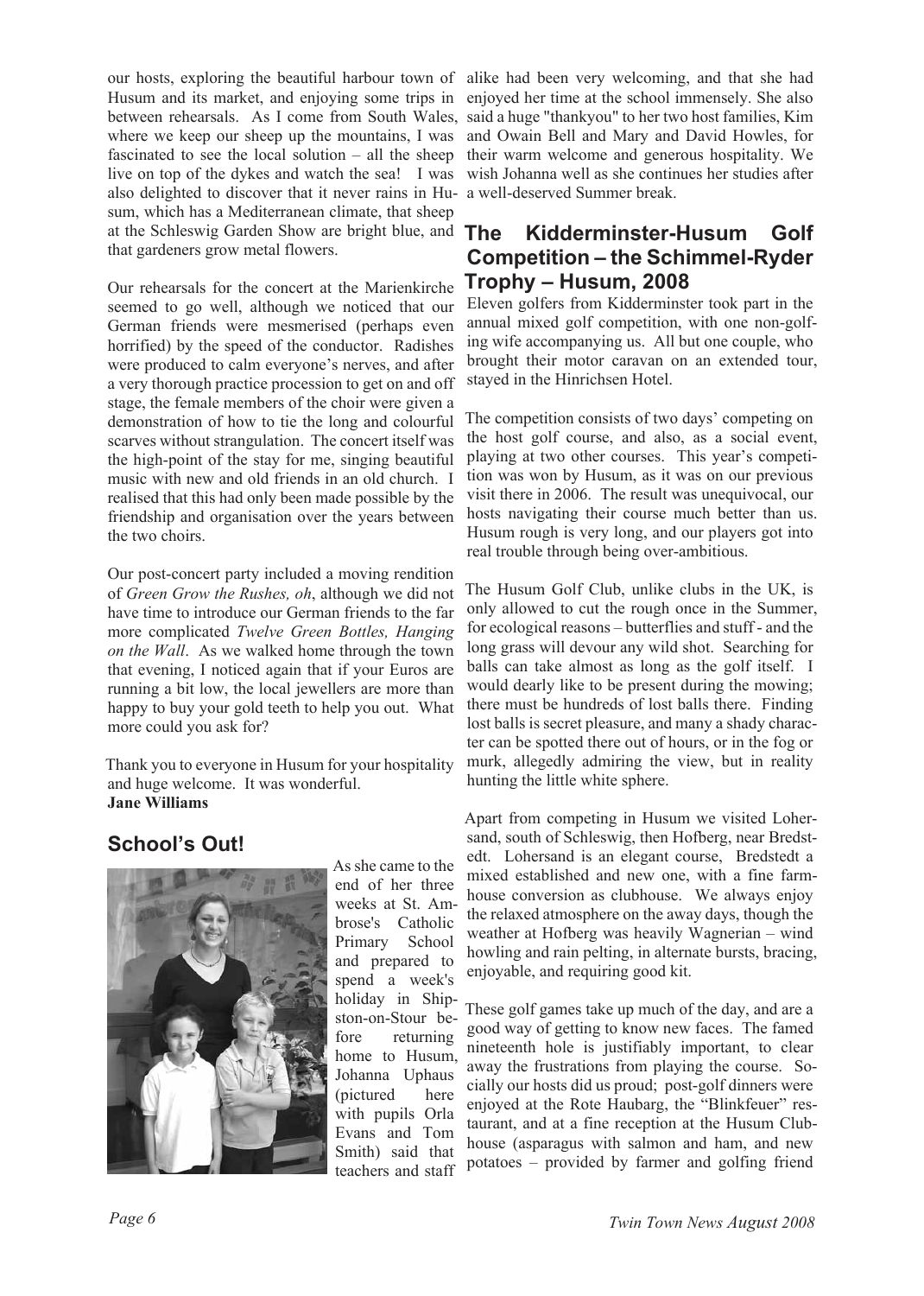Peter Lorenzen). The Club manager had kindly organised live music to accompany the meal. That evening should be emntitled the "Husum Asparagus Challenge"; it was decisively won by the Kidderminster contingent.

We had a day off from our golf, and were taken to Schleswig, to the Schloss Gottorf, and in particular to the Globe. This is a reconstruction of the device built in the 17th Century, depicting the heavens as they were known at the time. The globe itself rotates around the seats, on the same axis as the earth. On the outside is painted a map of the planet Earth as it was then known. The Globe is a tribute to the astounding knowledge of astronomy in that era – along with the restored gardens and the Schloss itself, a good day out.



On our return from Schleswig we were invited to the lakeside home of Mr. and Mrs Lorenzen, the potato people, then on to Dieter Knoerr (competition organiser) and his wife Ute's house in Schobüll for *more* cocktails. **Dieter is on the village committee which has organised its own wind farm, and – more remarkable – its own underground heat generation. The heat is piped round the village for participants' heating. Hence they have their own hot water and heating at minimal cost – a revelation to us all.** That same evening we drove with some hosts up to Nolde to dine at the new Michelin-rated restaurant adjacent to the Nolde Museum. It was well worth the sixty-mile round trip, though it was not cheap!

The last evening was Presentation Night, at Dr. and Mrs Haacke's house, next to Schobüll Church. The hosts provided a lavish buffet. The Presentation was conducted by Dieter Knoerr in his inimitable style, and the trophy sadly remains for a further year in Husum. We look forward to welcoming the Husum players to Kidderminster in 2009. This will be our Centenary year, and a home win is definitely required!

**Rod Summers - Captain**

# **On the Horizon**

A brief outline of events and visits that will be taking place over the next few months:

September 5-9 – Visit of *Krokusblütenkönigin*; she will take part in Stourport's Carnival Parade on September 6.

September 25 – October 2 – Theodor Storm Schule students' visit to King Charles I School.

October 16-21 – Visit of Husum "Oldies" to Kidderminster.

October 24 – Race Night at the Severn Valley Railway "Valley Suite", Kidderminster Station.

November 28 – Christmas Concert at Baxter Church. March 26 – April 2, 2009 – King Charles I School students' visit to Theodor Storm Schule.

## **Carnival 2008**

Once again this year we had a "presence" both in the Parade and on the Carnival Ground at Brinton Park. Ken and Pat Garbett made their minibus available, suitably decorated, and "showed the flag" (in this case the British and German flags) to great effect. The morning of Carnival day was wet, but this did not faze the construction team, and our bigger, better publicity tent was erected and fitted out with no problems. The afternoon was cloudy, but dry, and we were able to show our wares to the many hundreds of visitors – some of whom showed interest in Husum and in the Association's work.

Husum's Crocus Queen, Marion Kohler, had said that she would not be able to be with us this year because of a family wedding, and although the wedding didn't in fact happen there wasn't sufficient time to make all the necessary arrangements. She will, however, be in Kidderminster in September, and discussions with Stourport have resulted in her being invited to take part in the Stourport Carnival Parade on September 6.

Thanks are due to Ken and Pat, Jerry and Val, Charles and Jean, Pam, and Ray for their work before and on the day of the Carnival.